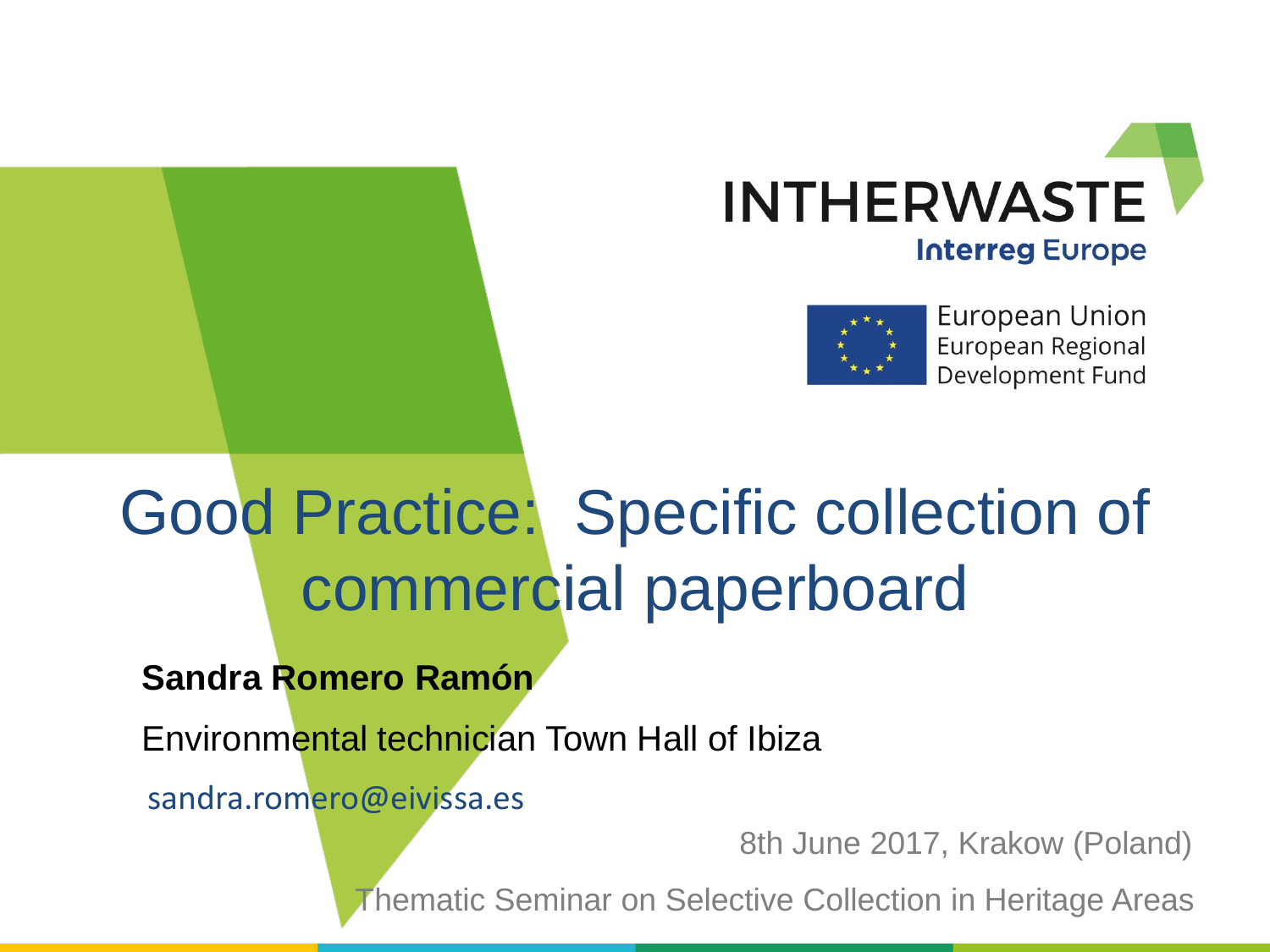

# **Origin**



Commercial and restoration business are predominant in the neighbourhood of La Marina, generating an important amount of waste, mainly paperboard.

The existing door to door collection of paperboard collection was not successful because the reduced dimensions of the business premises in this area don't allow for stocking paper and cardboard.

As a result, there was paperboard all day in all the containers (not only in the paperboard container) and all over the streets and the narrow sidewalks. If the paperboard is mixed with organic waste it can not be recycled.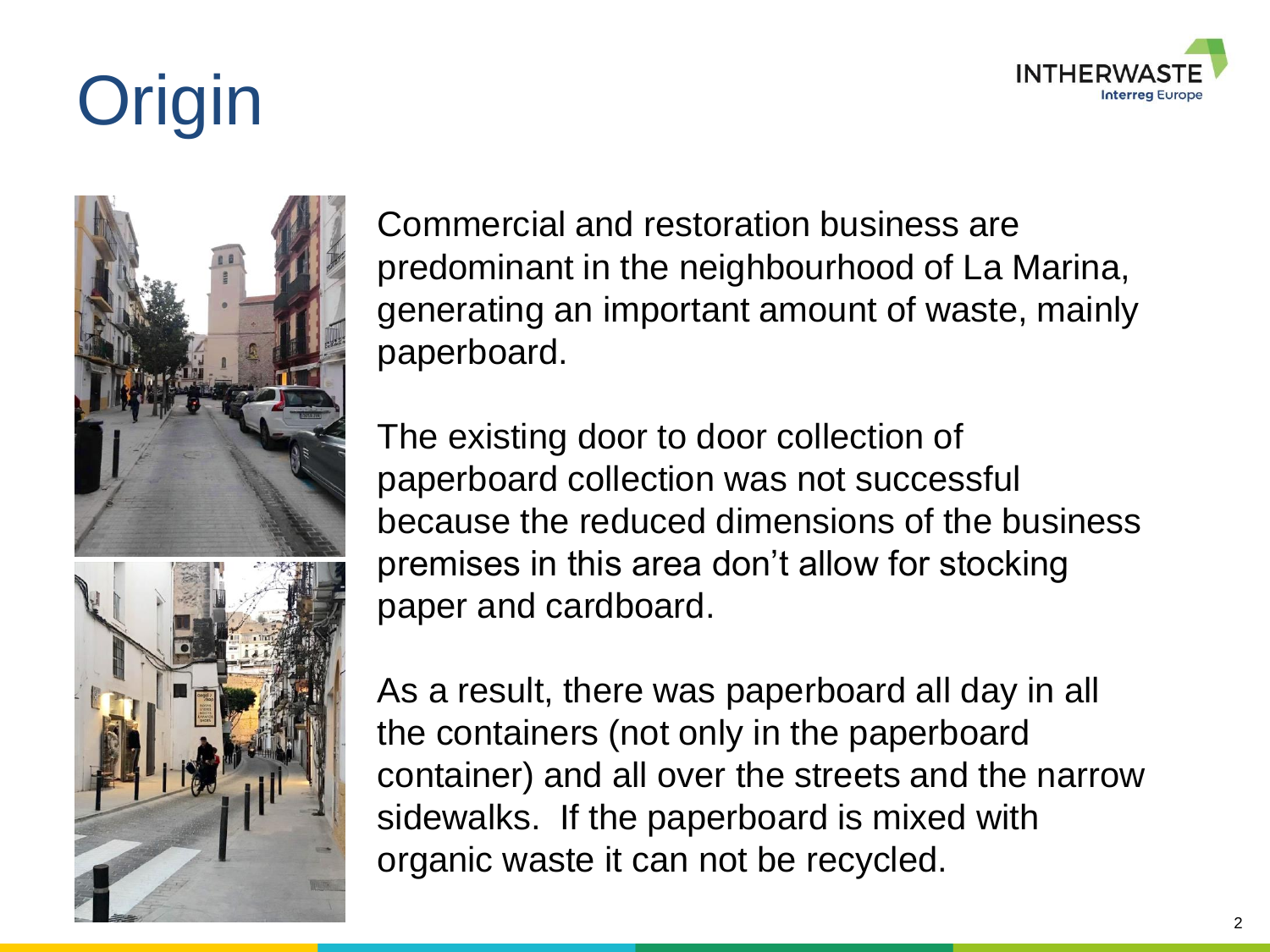

## Action

- $\square$  Six specific containers for commercial paperboard were designed and installed in strategic points (2012 - 2013)
- $\Box$  The cost of the containers was 9.000€



 $\Box$  In 2016 the waste collection service of the municipality of Ibiza was renewed and the frequencies of the paperboard collection were increased up to three times a day

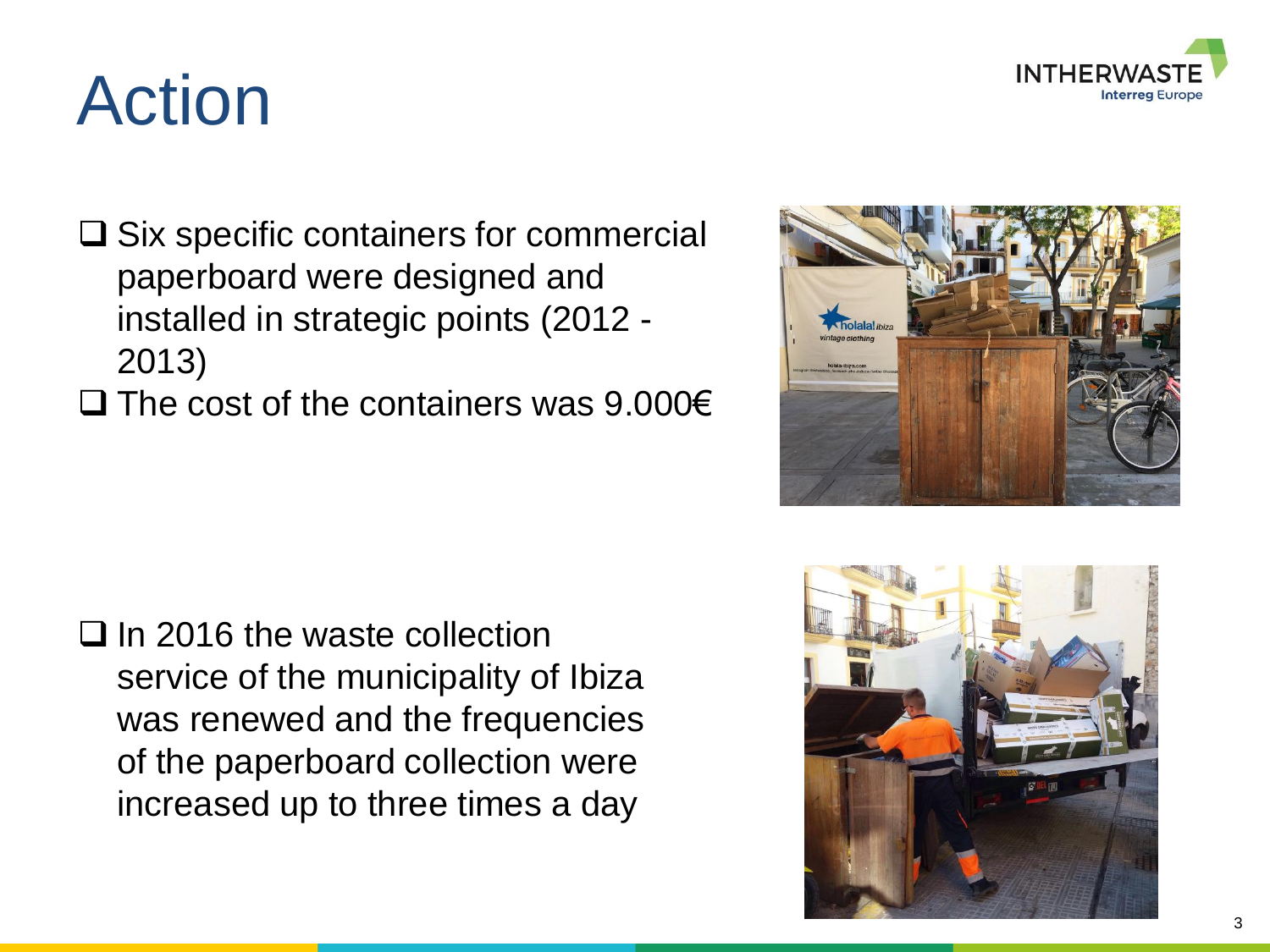#### **INTHERWAST** Έ **Interreg Europe**

### Results

| <b>Success Factors</b>                                                                                                                                                                                                                                                                                 | <b>Difficulties</b><br><b>Encountered</b>                                                                                                                                                |
|--------------------------------------------------------------------------------------------------------------------------------------------------------------------------------------------------------------------------------------------------------------------------------------------------------|------------------------------------------------------------------------------------------------------------------------------------------------------------------------------------------|
| $\checkmark$ Containers that allow<br>for a comfortable<br>deposit of paperboard<br>$\checkmark$ Paperboard collection<br>frequencies are higher<br>than the waste<br>collection<br>$\checkmark$ Frequencies adapted<br>to the stakeholders<br>requirements<br>$\checkmark$ Environmental<br>awareness | X Season to season<br>owners and<br>employees change<br>X Not all owners and<br>employees respect the<br>schedule of<br>paperboard collection<br>or the deposit point:<br>police control |